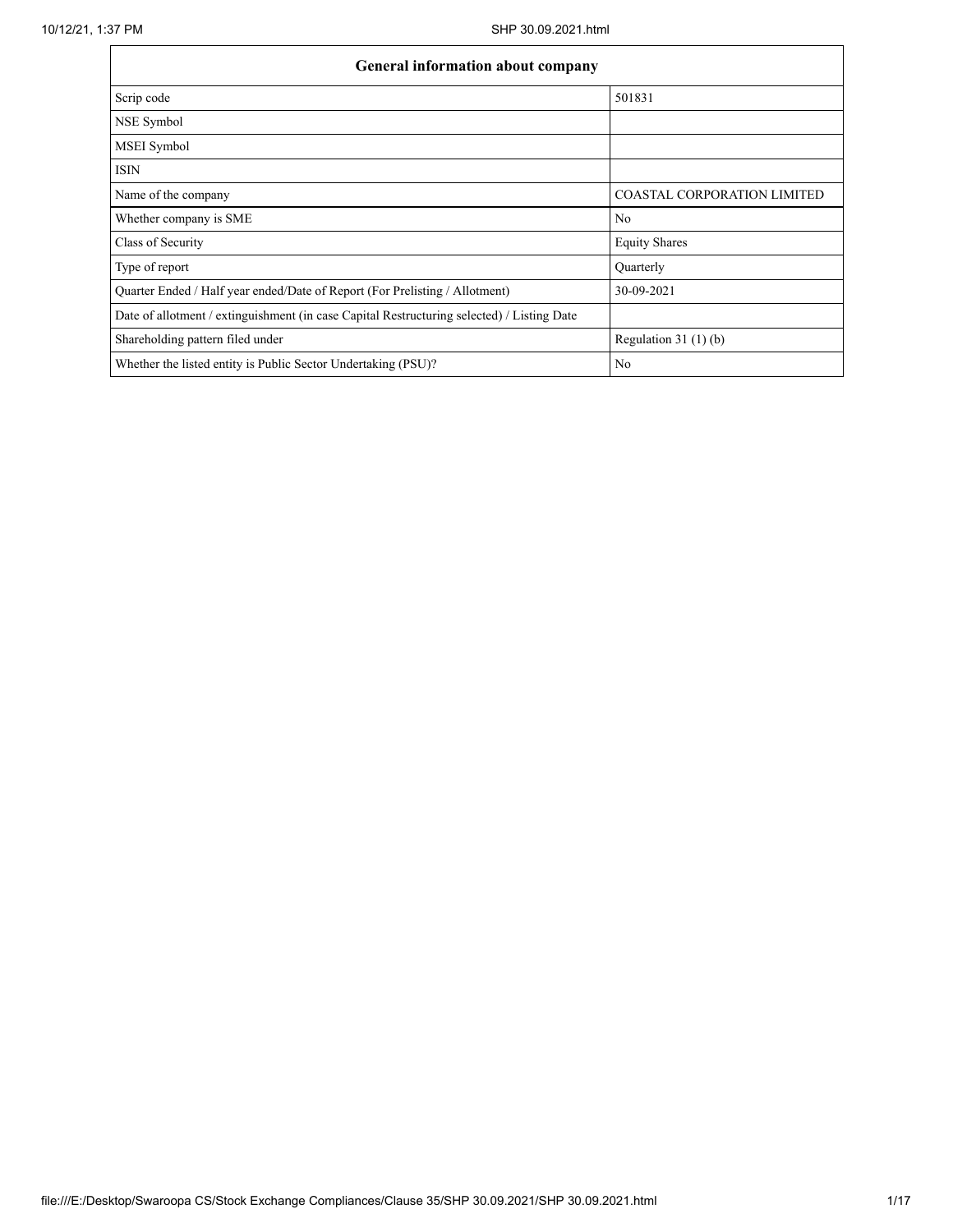|                 | <b>Declaration</b>                                                                        |        |                                |                       |                             |  |  |  |  |  |
|-----------------|-------------------------------------------------------------------------------------------|--------|--------------------------------|-----------------------|-----------------------------|--|--|--|--|--|
| Sr.<br>No.      | Particular                                                                                | Yes/No | Promoter and<br>Promoter Group | Public<br>shareholder | Non Promoter-<br>Non Public |  |  |  |  |  |
| $\vert$ 1       | Whether the Listed Entity has issued any partly paid up shares?                           | No     | No                             | No                    | N <sub>0</sub>              |  |  |  |  |  |
| $\overline{2}$  | Whether the Listed Entity has issued any Convertible Securities<br>?                      | No     | No                             | No                    | No                          |  |  |  |  |  |
| $\overline{3}$  | Whether the Listed Entity has issued any Warrants?                                        | Yes    | Yes                            | No                    | N <sub>0</sub>              |  |  |  |  |  |
| $\overline{4}$  | Whether the Listed Entity has any shares against which<br>depository receipts are issued? | No.    | No                             | No.                   | N <sub>0</sub>              |  |  |  |  |  |
| $\overline{5}$  | Whether the Listed Entity has any shares in locked-in?                                    | Yes    | Yes                            | No                    | No                          |  |  |  |  |  |
| 6               | Whether any shares held by promoters are pledge or otherwise<br>encumbered?               | No.    | No                             |                       |                             |  |  |  |  |  |
| $\overline{7}$  | Whether company has equity shares with differential voting<br>rights?                     | No     | No                             | No                    | No                          |  |  |  |  |  |
| $8\phantom{.}8$ | Whether the listed entity has any significant beneficial owner?                           | Yes    |                                |                       |                             |  |  |  |  |  |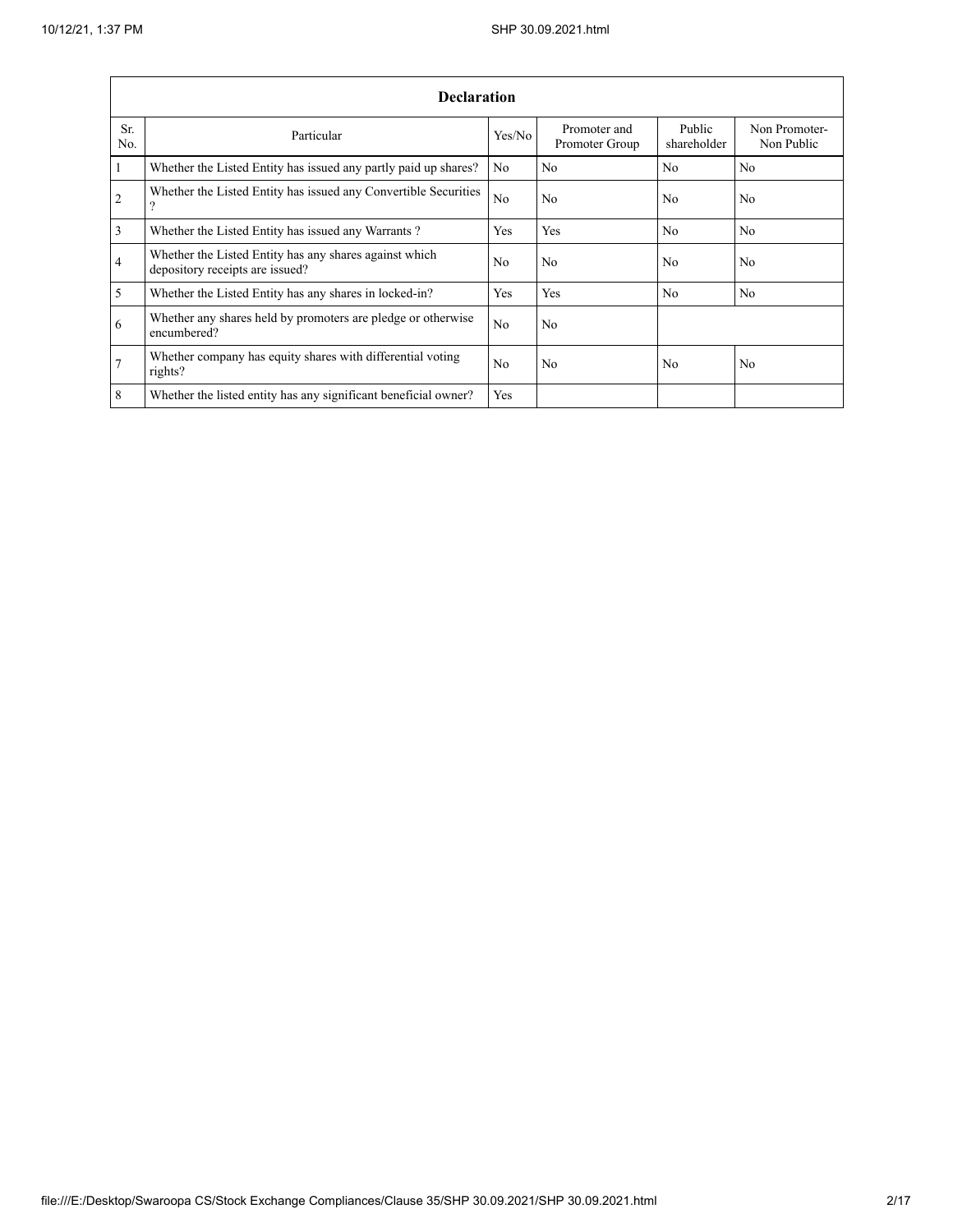| Category<br>Category<br>of<br>shareholder<br>(I)<br>(II) |                                         | Nos. Of   | No. of<br>fully paid  | No. Of<br>Partly<br>paid-up | No. Of<br>shares | Total nos.<br>shares               | Shareholding as a<br>% of total no. of | Number of Voting Rights held in each<br>class of securities (IX) |               |            |                     |
|----------------------------------------------------------|-----------------------------------------|-----------|-----------------------|-----------------------------|------------------|------------------------------------|----------------------------------------|------------------------------------------------------------------|---------------|------------|---------------------|
|                                                          | shareholders                            | up equity | equity                | underlying<br>Depository    | held (VII)       | shares (calculated<br>as per SCRR, | No of Voting (XIV) Rights              |                                                                  |               | Total as a |                     |
|                                                          |                                         | (III)     | shares<br>held $(IV)$ | shares<br>held<br>(V)       | Receipts<br>(VI) | $= (IV) +$<br>$(V)$ + $(VI)$       | 1957) (VIII) As a<br>% of $(A+B+C2)$   | Class eg:<br>X                                                   | Class<br>eg:y | Total      | $%$ of<br>$(A+B+C)$ |
| (A)                                                      | Promoter<br>&<br>Promoter<br>Group      | 12        | 3857390               |                             |                  | 3857390                            | 36.12                                  | 3857390                                                          |               | 3857390    | 36.12               |
| (B)                                                      | Public                                  | 8964      | 6821410               |                             |                  | 6821410                            | 63.88                                  | 6821410                                                          |               | 6821410    | 63.88               |
| (C)                                                      | Non<br>Promoter-<br>Non Public          |           |                       |                             |                  |                                    |                                        |                                                                  |               |            |                     |
| (C1)                                                     | <b>Shares</b><br>underlying<br>DRs      |           |                       |                             |                  |                                    |                                        |                                                                  |               |            |                     |
| (C2)                                                     | Shares held<br>by<br>Employee<br>Trusts |           |                       |                             |                  |                                    |                                        |                                                                  |               |            |                     |
|                                                          | Total                                   | 8976      | 10678800              |                             |                  | 10678800                           | 100                                    | 10678800                                                         |               | 10678800   | 100                 |

# **Table I - Summary Statement holding of specified securities**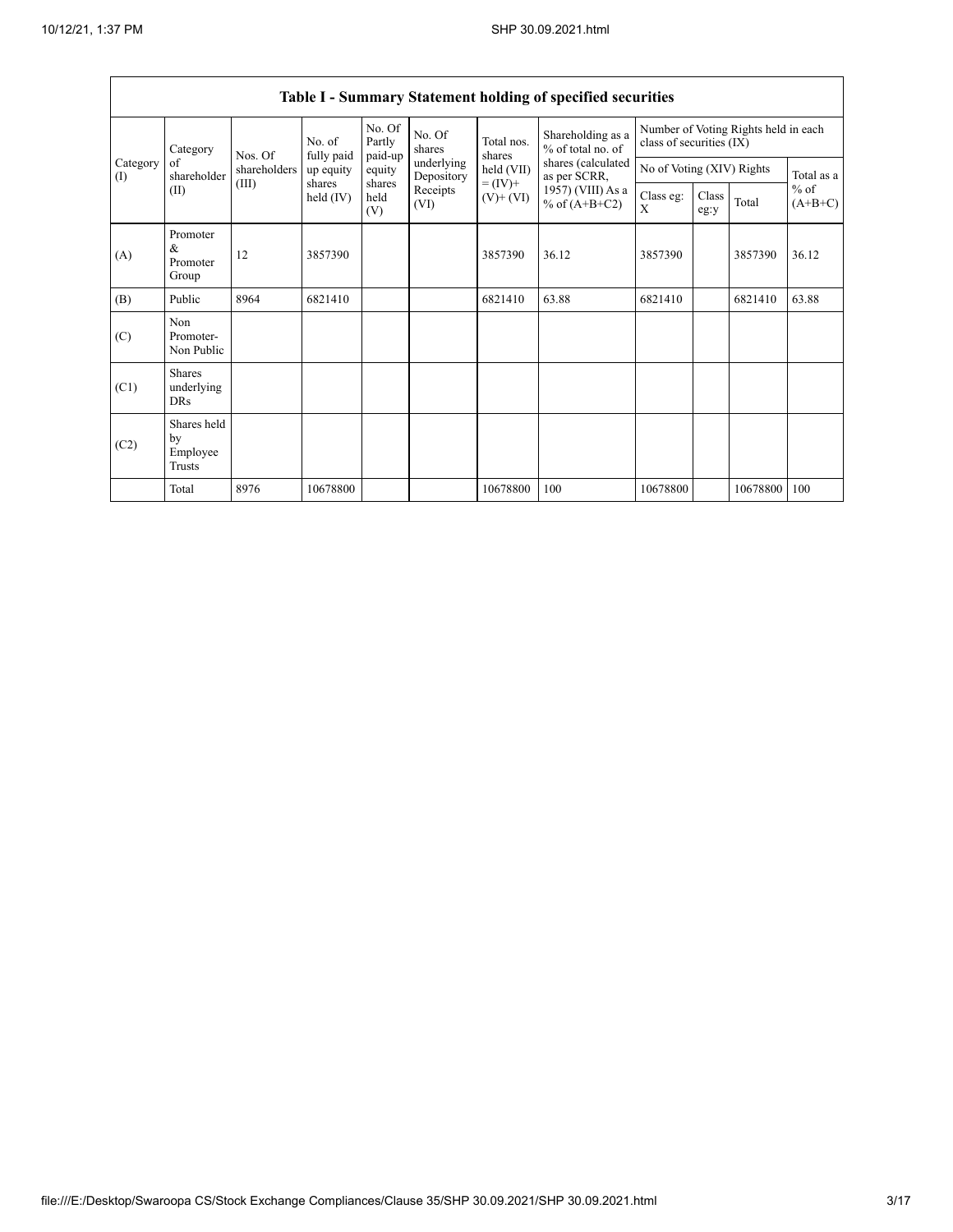$\mathbf{r}$ 

|                 | Table I - Summary Statement holding of specified securities                                                                |                                    |                                                  |                                                                                         |                                                                                           |                                                         |                                                                        |                                                         |                                       |         |
|-----------------|----------------------------------------------------------------------------------------------------------------------------|------------------------------------|--------------------------------------------------|-----------------------------------------------------------------------------------------|-------------------------------------------------------------------------------------------|---------------------------------------------------------|------------------------------------------------------------------------|---------------------------------------------------------|---------------------------------------|---------|
| Category<br>(I) | No. Of<br>Shares<br>Category<br>Underlying<br>of<br>Outstanding<br>shareholder<br>convertible<br>(II)<br>securities<br>(X) |                                    | No. of<br><b>Shares</b><br>Underlying            | No. Of Shares<br>Underlying<br>Outstanding<br>convertible                               | Shareholding, as a<br>% assuming full<br>conversion of<br>convertible<br>securities (as a | Number of<br>Locked in shares<br>(XII)                  | Number of<br>Shares<br>pledged or<br>otherwise<br>encumbered<br>(XIII) |                                                         | Number of<br>equity shares<br>held in |         |
|                 |                                                                                                                            | Outstanding<br>Warrants<br>$(X_i)$ | securities and<br>No. Of<br>Warrants (Xi)<br>(a) | percentage of<br>diluted share<br>capital) (XI)=<br>$(VII)+(X)$ As a % of<br>$(A+B+C2)$ | No. (a)                                                                                   | As a<br>$%$ of<br>total<br><b>Shares</b><br>held<br>(b) | No.<br>(a)                                                             | As a<br>$%$ of<br>total<br><b>Shares</b><br>held<br>(b) | dematerialized<br>form $(XIV)$        |         |
| (A)             | Promoter<br>$\&$<br>Promoter<br>Group                                                                                      |                                    | 900000                                           | 900000                                                                                  | 41.09                                                                                     | 1296237                                                 | 33.6                                                                   |                                                         |                                       | 3857390 |
| (B)             | Public                                                                                                                     |                                    |                                                  |                                                                                         | 58.91                                                                                     |                                                         |                                                                        |                                                         |                                       | 5835073 |
| (C)             | Non<br>Promoter-<br>Non Public                                                                                             |                                    |                                                  |                                                                                         |                                                                                           |                                                         |                                                                        |                                                         |                                       |         |
| (C1)            | <b>Shares</b><br>underlying<br><b>DRs</b>                                                                                  |                                    |                                                  |                                                                                         |                                                                                           |                                                         |                                                                        |                                                         |                                       |         |
| (C2)            | Shares held<br>by<br>Employee<br>Trusts                                                                                    |                                    |                                                  |                                                                                         |                                                                                           |                                                         |                                                                        |                                                         |                                       |         |
|                 | Total                                                                                                                      |                                    | 900000                                           | 900000                                                                                  | 100                                                                                       | 1296237                                                 | 12.14                                                                  |                                                         |                                       | 9692463 |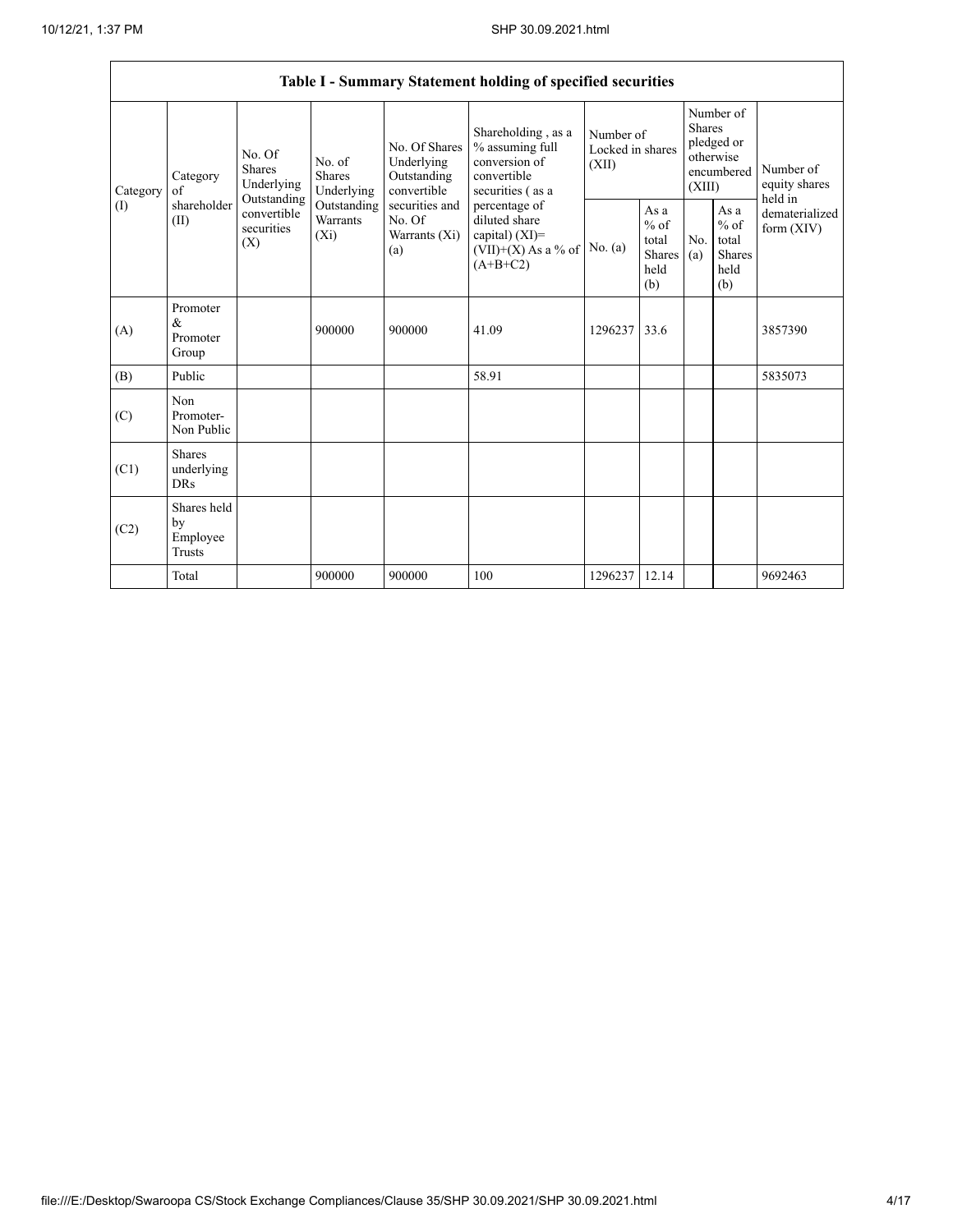|                                                                                                | Table II - Statement showing shareholding pattern of the Promoter and Promoter Group                                |                         |                                   |                                 |                                                        |                             |                                                      |                           |               |                                      |                                 |
|------------------------------------------------------------------------------------------------|---------------------------------------------------------------------------------------------------------------------|-------------------------|-----------------------------------|---------------------------------|--------------------------------------------------------|-----------------------------|------------------------------------------------------|---------------------------|---------------|--------------------------------------|---------------------------------|
|                                                                                                |                                                                                                                     |                         |                                   | No.<br>Of                       | No. Of                                                 | Total nos.                  | Shareholding<br>as a % of                            | class of securities (IX)  |               | Number of Voting Rights held in each |                                 |
| Sr.                                                                                            | Category &<br>Name of the                                                                                           | Nos. Of<br>shareholders | No. of<br>fully paid<br>up equity | Partly<br>paid-<br>up           | shares<br>underlying<br>Depository<br>Receipts<br>(VI) | shares<br>held<br>$(VII) =$ | total no. of<br>shares<br>(calculated as             | No of Voting (XIV) Rights |               |                                      | Total<br>as a %                 |
|                                                                                                | Shareholders (I)                                                                                                    | (III)                   | shares<br>held (IV)               | equity<br>shares<br>held<br>(V) |                                                        | $(IV)$ +<br>$(V)$ + $(VI)$  | per SCRR,<br>1957) (VIII)<br>As a % of<br>$(A+B+C2)$ | Class eg:<br>X            | Class<br>eg:y | Total                                | of<br>Total<br>Voting<br>rights |
| A                                                                                              | Table II - Statement showing shareholding pattern of the Promoter and Promoter Group                                |                         |                                   |                                 |                                                        |                             |                                                      |                           |               |                                      |                                 |
| (1)                                                                                            | Indian                                                                                                              |                         |                                   |                                 |                                                        |                             |                                                      |                           |               |                                      |                                 |
| (a)                                                                                            | Individuals/Hindu<br>undivided Family                                                                               | 11                      | 3178102                           |                                 |                                                        | 3178102                     | 29.76                                                | 3178102                   |               | 3178102                              | 29.76                           |
| (d)                                                                                            | Any Other<br>(specify)                                                                                              | 1                       | 679288                            |                                 |                                                        | 679288                      | 6.36                                                 | 679288                    |               | 679288                               | 6.36                            |
| Sub-Total<br>(A)(1)                                                                            |                                                                                                                     | 12                      | 3857390                           |                                 |                                                        | 3857390                     | 36.12                                                | 3857390                   |               | 3857390                              | 36.12                           |
| (2)                                                                                            | Foreign                                                                                                             |                         |                                   |                                 |                                                        |                             |                                                      |                           |               |                                      |                                 |
| Total<br>Shareholding<br>of Promoter<br>and<br>Promoter<br>Group $(A)=$<br>$(A)(1)+(A)$<br>(2) |                                                                                                                     | 12                      | 3857390                           |                                 |                                                        | 3857390                     | 36.12                                                | 3857390                   |               | 3857390                              | 36.12                           |
| $\, {\bf B}$                                                                                   | Table III - Statement showing shareholding pattern of the Public shareholder                                        |                         |                                   |                                 |                                                        |                             |                                                      |                           |               |                                      |                                 |
| (1)                                                                                            | Institutions                                                                                                        |                         |                                   |                                 |                                                        |                             |                                                      |                           |               |                                      |                                 |
| (3)                                                                                            | Non-institutions                                                                                                    |                         |                                   |                                 |                                                        |                             |                                                      |                           |               |                                      |                                 |
| (a(i))                                                                                         | Individuals -<br>i.Individual<br>shareholders<br>holding nominal<br>share capital up<br>to Rs. 2 lakhs.             | 8502                    | 2674266                           |                                 |                                                        | 2674266                     | 25.04                                                | 2674266                   |               | 2674266                              | 25.04                           |
| (a(ii))                                                                                        | Individuals - ii.<br>Individual<br>shareholders<br>holding nominal<br>share capital in<br>excess of Rs. 2<br>lakhs. | 22                      | 3498704                           |                                 |                                                        | 3498704                     | 32.76                                                | 3498704                   |               | 3498704                              | 32.76                           |
| (e)                                                                                            | Any Other<br>(specify)                                                                                              | 440                     | 648440                            |                                 |                                                        | 648440                      | 6.07                                                 | 648440                    |               | 648440                               | 6.07                            |
| Sub-Total<br>(B)(3)                                                                            |                                                                                                                     | 8964                    | 6821410                           |                                 |                                                        | 6821410                     | 63.88                                                | 6821410                   |               | 6821410                              | 63.88                           |
| <b>Total Public</b><br>Shareholding<br>$(B)=(B)(1)+$<br>$(B)(2)+(B)$<br>(3)                    |                                                                                                                     | 8964                    | 6821410                           |                                 |                                                        | 6821410                     | 63.88                                                | 6821410                   |               | 6821410                              | 63.88                           |
| $\mathbf C$                                                                                    | Table IV - Statement showing shareholding pattern of the Non Promoter- Non Public shareholder                       |                         |                                   |                                 |                                                        |                             |                                                      |                           |               |                                      |                                 |
| Total (<br>$A+B+C2$ )                                                                          |                                                                                                                     | 8976                    | 10678800                          |                                 |                                                        | 10678800                    | 100                                                  | 10678800                  |               | 10678800                             | 100                             |
| Total<br>$(A+B+C)$                                                                             |                                                                                                                     | 8976                    | 10678800                          |                                 |                                                        | 10678800                    | 100                                                  | 10678800                  |               | 10678800 100                         |                                 |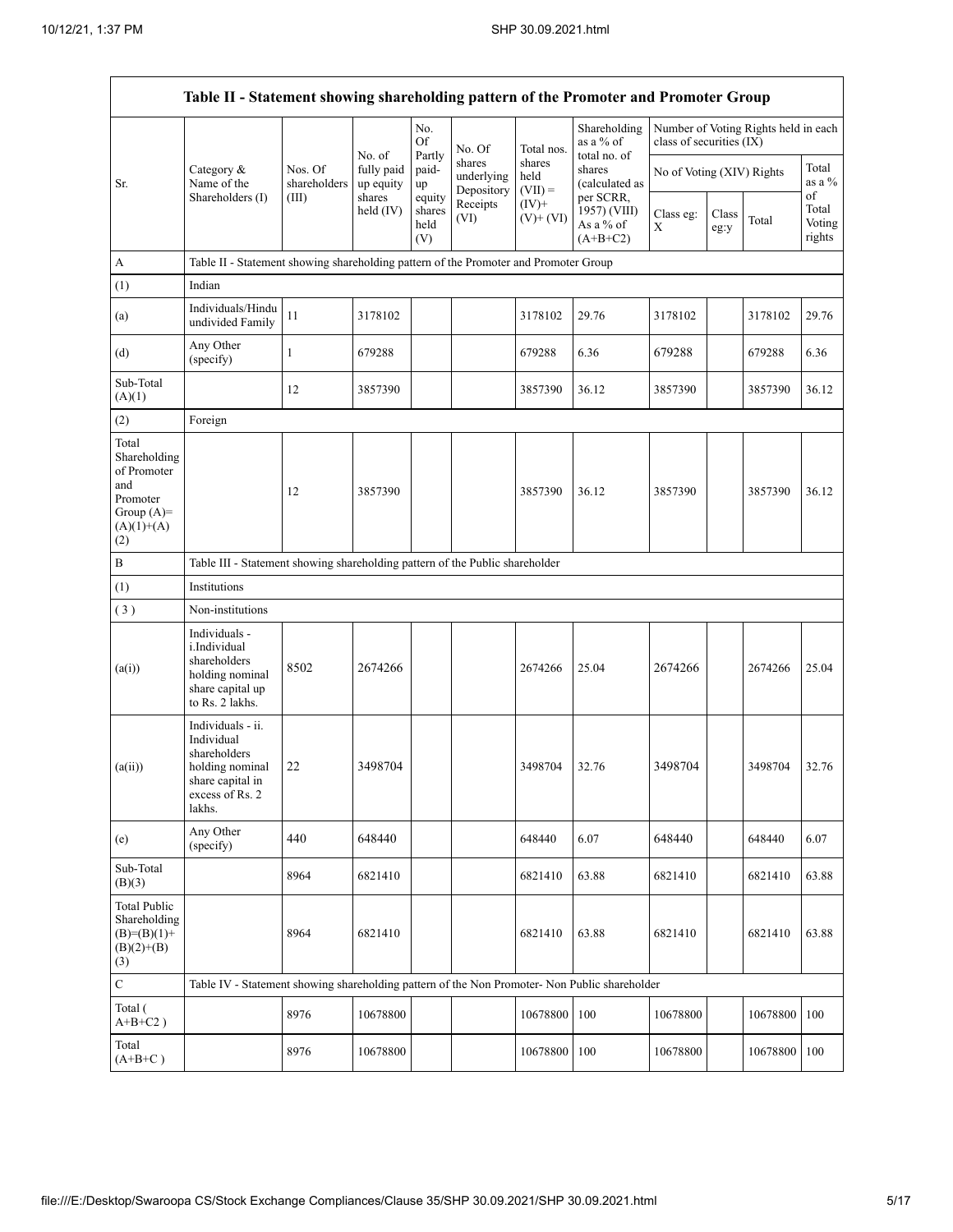| Table II - Statement showing shareholding pattern of the Promoter and Promoter Group    |                                                                                          |                                       |                                                             |                                                                                               |                                        |                                                  |                                                                               |                                                  |                                       |
|-----------------------------------------------------------------------------------------|------------------------------------------------------------------------------------------|---------------------------------------|-------------------------------------------------------------|-----------------------------------------------------------------------------------------------|----------------------------------------|--------------------------------------------------|-------------------------------------------------------------------------------|--------------------------------------------------|---------------------------------------|
| Sr.                                                                                     | No. Of<br><b>Shares</b><br>Underlying<br>Outstanding<br>convertible<br>securities<br>(X) | No. of<br><b>Shares</b><br>Underlying | No. Of Shares<br>Underlying<br>Outstanding                  | Shareholding, as a %<br>assuming full conversion<br>of convertible securities (               | Number of<br>Locked in shares<br>(XII) |                                                  | Number of<br><b>Shares</b><br>pledged or<br>otherwise<br>encumbered<br>(XIII) |                                                  | Number of<br>equity shares<br>held in |
|                                                                                         |                                                                                          | Outstanding<br>Warrants<br>$(X_i)$    | convertible<br>securities and<br>No. Of Warrants<br>(Xi)(a) | as a percentage of diluted<br>share capital) (XI)=<br>$(VII)+(X)$ As a % of<br>$(A+B+C2)$     | No. (a)                                | As a<br>$%$ of<br>total<br>Shares<br>held<br>(b) | No.<br>(a)                                                                    | As a<br>$%$ of<br>total<br>Shares<br>held<br>(b) | dematerialized<br>form $(XIV)$        |
| А                                                                                       |                                                                                          |                                       |                                                             | Table II - Statement showing shareholding pattern of the Promoter and Promoter Group          |                                        |                                                  |                                                                               |                                                  |                                       |
| (1)                                                                                     | Indian                                                                                   |                                       |                                                             |                                                                                               |                                        |                                                  |                                                                               |                                                  |                                       |
| (a)                                                                                     |                                                                                          | 900000                                | 900000                                                      | 35.22                                                                                         | 1296237                                | 40.79                                            |                                                                               |                                                  | 3178102                               |
| (d)                                                                                     |                                                                                          | $\overline{0}$                        | $\mathbf{0}$                                                | 5.87                                                                                          | $\overline{0}$                         | $\mathbf{0}$                                     |                                                                               |                                                  | 679288                                |
| Sub-Total (A)<br>(1)                                                                    |                                                                                          | 900000                                | 900000                                                      | 41.09                                                                                         | 1296237                                | 33.6                                             |                                                                               |                                                  | 3857390                               |
| (2)                                                                                     | Foreign                                                                                  |                                       |                                                             |                                                                                               |                                        |                                                  |                                                                               |                                                  |                                       |
| Total<br>Shareholding<br>of Promoter<br>and Promoter<br>Group $(A)=$<br>$(A)(1)+(A)(2)$ |                                                                                          | 900000                                | 900000                                                      | 41.09                                                                                         | 1296237                                | 33.6                                             |                                                                               |                                                  | 3857390                               |
| B                                                                                       |                                                                                          |                                       |                                                             | Table III - Statement showing shareholding pattern of the Public shareholder                  |                                        |                                                  |                                                                               |                                                  |                                       |
| (1)                                                                                     | Institutions                                                                             |                                       |                                                             |                                                                                               |                                        |                                                  |                                                                               |                                                  |                                       |
| (3)                                                                                     | Non-institutions                                                                         |                                       |                                                             |                                                                                               |                                        |                                                  |                                                                               |                                                  |                                       |
| (a(i))                                                                                  |                                                                                          |                                       |                                                             | 23.1                                                                                          |                                        |                                                  |                                                                               |                                                  | 1901029                               |
| (a(ii))                                                                                 |                                                                                          |                                       |                                                             | 30.22                                                                                         |                                        |                                                  |                                                                               |                                                  | 3496304                               |
| (e)                                                                                     |                                                                                          |                                       |                                                             | 5.6                                                                                           |                                        |                                                  |                                                                               |                                                  | 437740                                |
| Sub-Total (B)<br>(3)                                                                    |                                                                                          |                                       |                                                             | 58.91                                                                                         |                                        |                                                  |                                                                               |                                                  | 5835073                               |
| <b>Total Public</b><br>Shareholding<br>$(B)=(B)(1)+$<br>$(B)(2)+(B)(3)$                 |                                                                                          |                                       |                                                             | 58.91                                                                                         |                                        |                                                  |                                                                               |                                                  | 5835073                               |
| ${\bf C}$                                                                               |                                                                                          |                                       |                                                             | Table IV - Statement showing shareholding pattern of the Non Promoter- Non Public shareholder |                                        |                                                  |                                                                               |                                                  |                                       |
| Total (<br>$\mathrm{A} \text{+} \mathrm{B} \text{+} \mathrm{C2}$ )                      |                                                                                          | 900000                                | 900000                                                      | 100                                                                                           | 1296237                                | 12.14                                            |                                                                               |                                                  | 9692463                               |
| Total<br>$(A+B+C)$                                                                      |                                                                                          | 900000                                | 900000                                                      | 100                                                                                           | 1296237                                | 12.14                                            |                                                                               |                                                  | 9692463                               |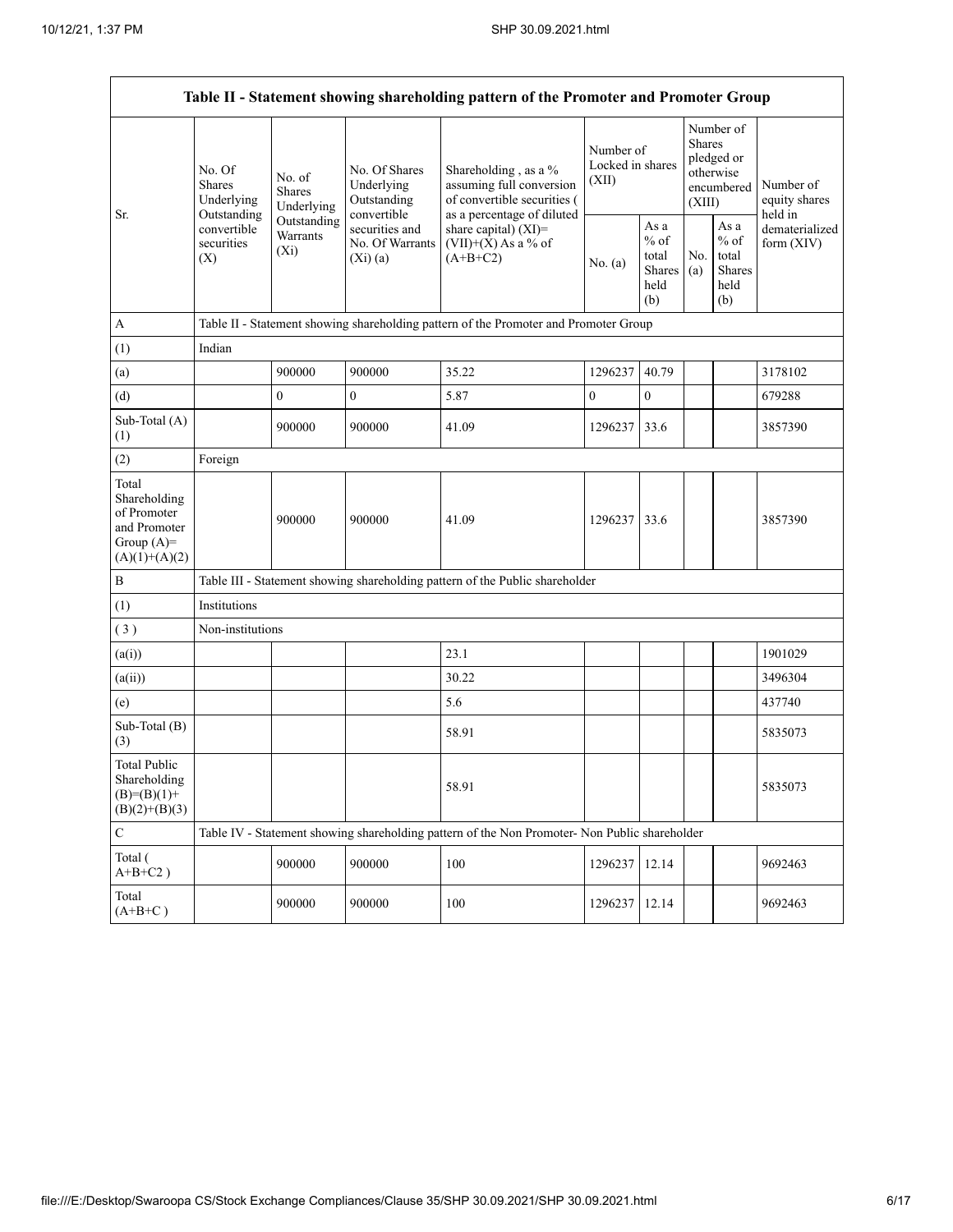| Individuals/Hindu undivided Family                                                                                                                                                                |                          |                |                |                       |             |                        |                         |  |  |  |
|---------------------------------------------------------------------------------------------------------------------------------------------------------------------------------------------------|--------------------------|----------------|----------------|-----------------------|-------------|------------------------|-------------------------|--|--|--|
| Searial No.                                                                                                                                                                                       | $\mathbf{1}$             | $\sqrt{2}$     | $\overline{3}$ | $\overline{4}$        | $\sqrt{5}$  | $\sqrt{6}$             | $\boldsymbol{7}$        |  |  |  |
| Name of the<br>Shareholders<br>$\rm (I)$                                                                                                                                                          | KambhampatiHariBabu(HUF) | Jeeja Valsaraj | T. Valsaraj    | Viswanath<br>Thottoli | Jayasree. K | Chetana<br>Chukkapalli | Chandana<br>Kambhampati |  |  |  |
| PAN(II)                                                                                                                                                                                           | AABHK6483N               | AAHPV7534K     | ACAPV2793F     | ACMPT3061C            | AERPK1813J  | AMMPK8331Q             | BBIPK6096A              |  |  |  |
| No. of fully<br>paid up equity<br>shares held<br>(IV)                                                                                                                                             | 781865                   | 199200         | 1024152        | 48000                 | 34400       | 11200                  | 21200                   |  |  |  |
| No. Of Partly<br>paid-up equity<br>shares held<br>(V)                                                                                                                                             |                          |                |                |                       |             |                        |                         |  |  |  |
| No. Of shares<br>underlying<br>Depository<br>Receipts (VI)                                                                                                                                        |                          |                |                |                       |             |                        |                         |  |  |  |
| Total nos.<br>shares held<br>$(VII) = (IV) +$<br>$(V)$ + $(VI)$                                                                                                                                   | 781865                   | 199200         | 1024152        | 48000                 | 34400       | 11200                  | 21200                   |  |  |  |
| Shareholding<br>as a % of total<br>no. of shares<br>(calculated as<br>per SCRR,<br>1957) (VIII)<br>As a % of<br>$(A+B+C2)$                                                                        | 7.32                     | 1.87           | 9.59           | 0.45                  | 0.32        | 0.1                    | 0.2                     |  |  |  |
| Number of Voting Rights held in each class of securities (IX)                                                                                                                                     |                          |                |                |                       |             |                        |                         |  |  |  |
| Class eg:X                                                                                                                                                                                        | 781865                   | 199200         | 1024152        | 48000                 | 34400       | 11200                  | 21200                   |  |  |  |
| Class eg:y                                                                                                                                                                                        |                          |                |                |                       |             |                        |                         |  |  |  |
| Total                                                                                                                                                                                             | 781865                   | 199200         | 1024152        | 48000                 | 34400       | 11200                  | 21200                   |  |  |  |
| Total as a %<br>of Total<br>Voting rights                                                                                                                                                         | 7.32                     | 1.87           | 9.59           | 0.45                  | 0.32        | 0.1                    | 0.2                     |  |  |  |
| No. Of Shares<br>Underlying<br>Outstanding<br>convertible<br>securities $(X)$                                                                                                                     |                          |                |                |                       |             |                        |                         |  |  |  |
| No. of Shares<br>Underlying<br>Outstanding<br>Warrants $(X_i)$                                                                                                                                    | $\boldsymbol{0}$         | 175000         | 275000         | $\boldsymbol{0}$      | 100000      | 100000                 | $\boldsymbol{0}$        |  |  |  |
| No. Of Shares<br>Underlying<br>Outstanding<br>convertible<br>securities and<br>No. Of<br>Warrants (Xi)<br>(a)                                                                                     | $\boldsymbol{0}$         | 175000         | 275000         | $\boldsymbol{0}$      | 100000      | 100000                 | $\boldsymbol{0}$        |  |  |  |
| Shareholding,<br>as a $\%$<br>assuming full<br>conversion of<br>convertible<br>securities (as a<br>percentage of<br>diluted share<br>capital) (XI)=<br>$(VII)+(Xi)(a)$<br>As a % of<br>$(A+B+C2)$ | 6.75                     | 3.23           | 11.22          | 0.41                  | 1.16        | 0.96                   | 0.18                    |  |  |  |

٦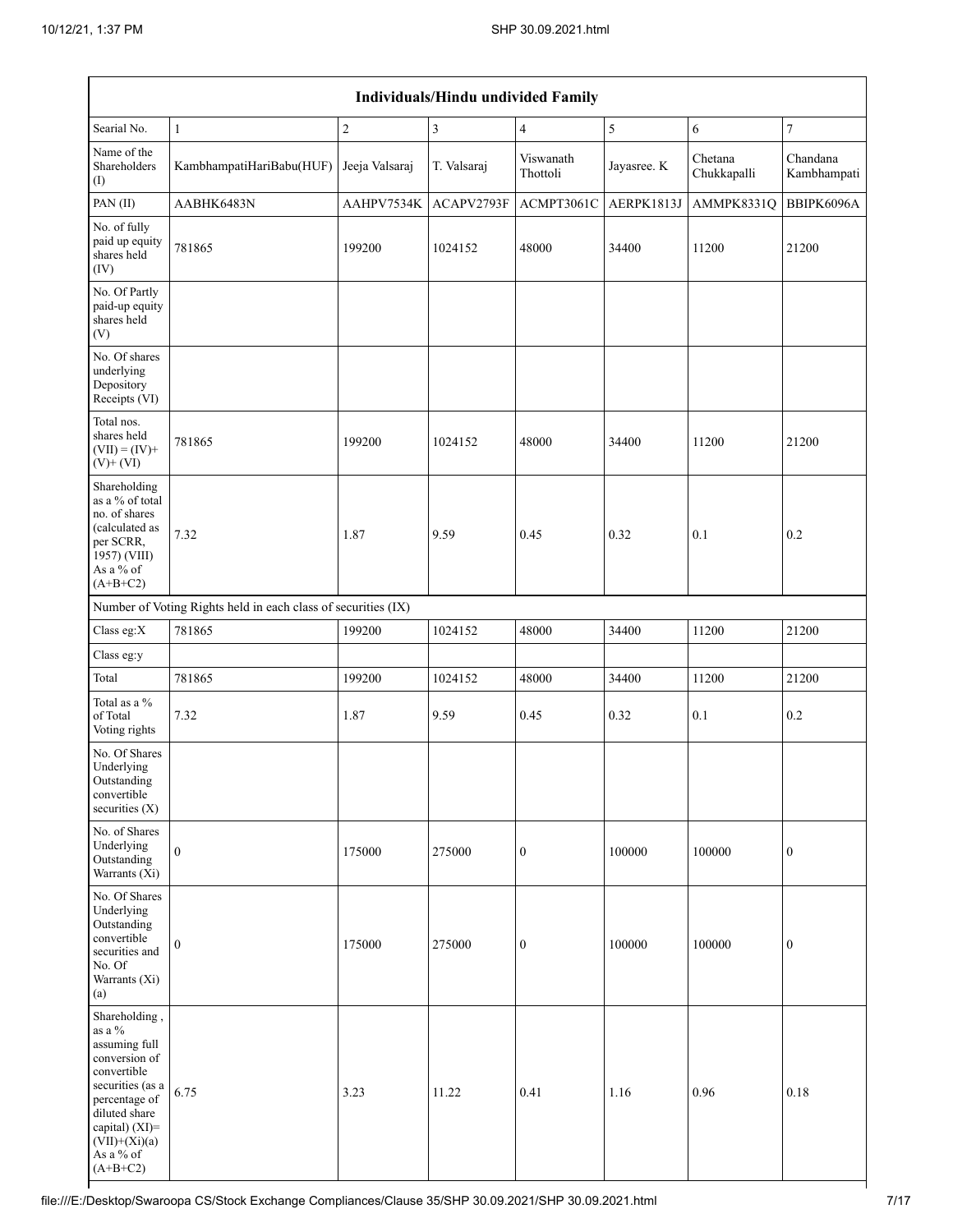## 10/12/21, 1:37 PM SHP 30.09.2021.html

| Number of Locked in shares (XII) |  |
|----------------------------------|--|
|----------------------------------|--|

|                                                                         | Number of Locked in shares (XII) |                   |          |              |                   |                |                   |  |  |
|-------------------------------------------------------------------------|----------------------------------|-------------------|----------|--------------|-------------------|----------------|-------------------|--|--|
| No. $(a)$                                                               | $\mathbf{0}$                     | 199200            | 1024152  | $\mathbf{0}$ | 34400             | 11200          | 21200             |  |  |
| As a % of<br>total Shares<br>$\text{held}(\text{b})$                    | $\theta$                         | 100               | 100      | $\mathbf{0}$ | 100               | 100            | 100               |  |  |
| Number of Shares pledged or otherwise encumbered (XIII)                 |                                  |                   |          |              |                   |                |                   |  |  |
| No. $(a)$                                                               |                                  |                   |          |              |                   |                |                   |  |  |
| As a % of<br>total Shares<br>held (b)                                   |                                  |                   |          |              |                   |                |                   |  |  |
| Number of<br>equity shares<br>held in<br>dematerialized<br>form $(XIV)$ | 781865                           | 199200            | 1024152  | 48000        | 34400             | 11200          | 21200             |  |  |
|                                                                         | Reason for not providing PAN     |                   |          |              |                   |                |                   |  |  |
| Reason for not<br>providing<br>PAN                                      |                                  |                   |          |              |                   |                |                   |  |  |
| Shareholder<br>type                                                     | Promoter                         | Promoter<br>Group | Promoter | Promoter     | Promoter<br>Group | Promoter Group | Promoter<br>Group |  |  |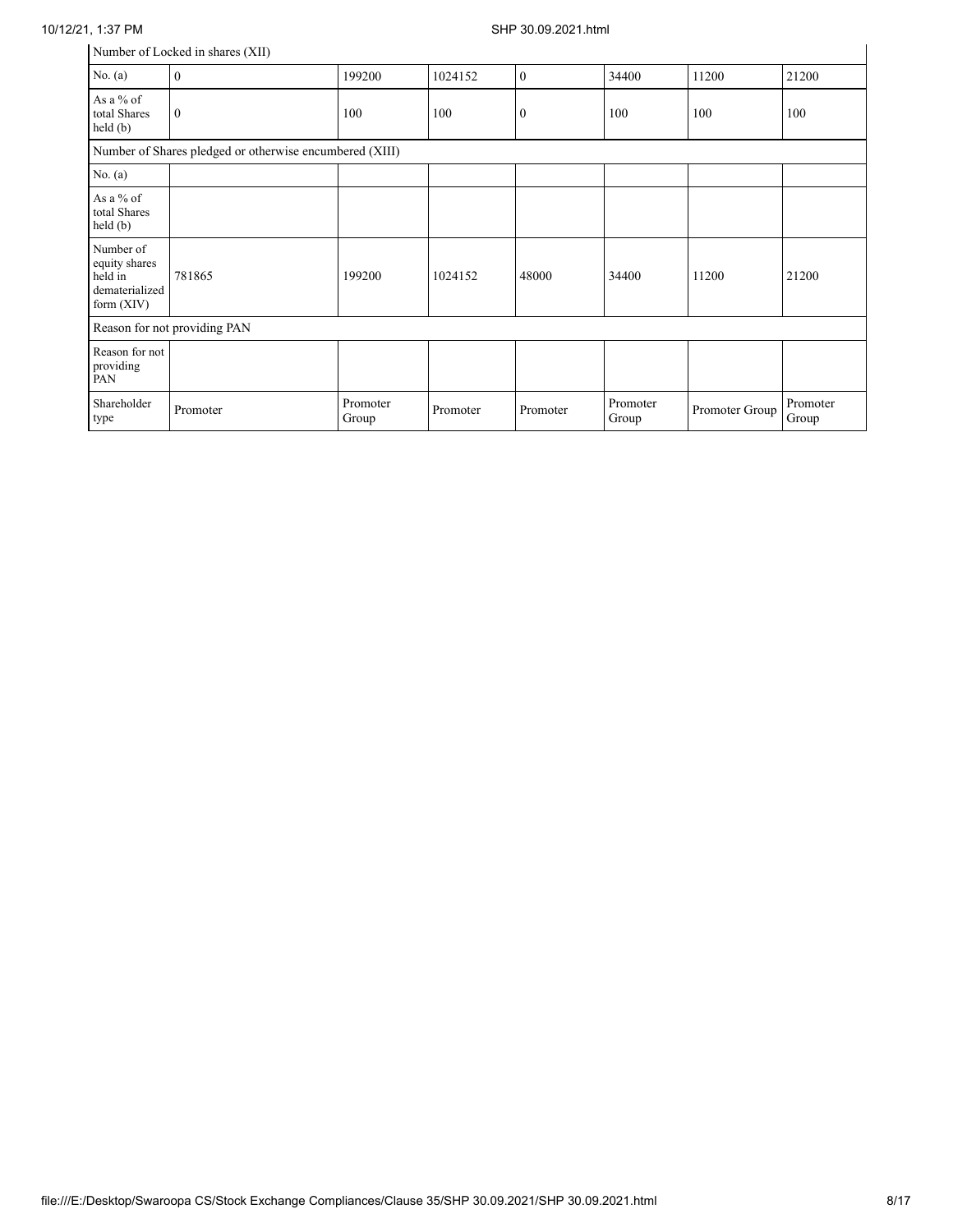|                                                                                                                                                                                          |                                                               |                  | <b>Individuals/Hindu undivided Family</b> |                                       |                       |
|------------------------------------------------------------------------------------------------------------------------------------------------------------------------------------------|---------------------------------------------------------------|------------------|-------------------------------------------|---------------------------------------|-----------------------|
| Searial No.                                                                                                                                                                              | 8                                                             | 9                | 10                                        | 11                                    |                       |
| Name of the<br>Shareholders (I)                                                                                                                                                          | Kambhampati<br>Venkatesh                                      | Vijeta Valsaraj  | Vineesha<br>Valsaraj                      | <b>KAMBHAMPATI</b><br><b>HARIBABU</b> | Click here to go back |
| PAN(II)                                                                                                                                                                                  | AXKPK8325K                                                    | AFSPV9350F       | AKSPV9104G                                | AAMPH6509B                            | Total                 |
| No. of fully paid<br>up equity shares<br>$held$ (IV)                                                                                                                                     | 191200                                                        | 430400           | 430400                                    | 6085                                  | 3178102               |
| No. Of Partly paid-<br>up equity shares<br>held(V)                                                                                                                                       |                                                               |                  |                                           |                                       |                       |
| No. Of shares<br>underlying<br>Depository<br>Receipts (VI)                                                                                                                               |                                                               |                  |                                           |                                       |                       |
| Total nos. shares<br>held $(VII) = (IV) +$<br>$(V)$ + $(VI)$                                                                                                                             | 191200                                                        | 430400           | 430400                                    | 6085                                  | 3178102               |
| Shareholding as a<br>% of total no. of<br>shares (calculated<br>as per SCRR,<br>1957) (VIII) As a<br>% of $(A+B+C2)$                                                                     | 1.79                                                          | 4.03             | 4.03                                      | 0.06                                  | 29.76                 |
|                                                                                                                                                                                          | Number of Voting Rights held in each class of securities (IX) |                  |                                           |                                       |                       |
| Class eg:X                                                                                                                                                                               | 191200                                                        | 430400           | 430400                                    | 6085                                  | 3178102               |
| Class eg:y                                                                                                                                                                               |                                                               |                  |                                           |                                       |                       |
| Total                                                                                                                                                                                    | 191200                                                        | 430400           | 430400                                    | 6085                                  | 3178102               |
| Total as a % of<br>Total Voting rights                                                                                                                                                   | 1.79                                                          | 4.03             | 4.03                                      | 0.06                                  | 29.76                 |
| No. Of Shares<br>Underlying<br>Outstanding<br>convertible<br>securities (X)                                                                                                              |                                                               |                  |                                           |                                       |                       |
| No. of Shares<br>Underlying<br>Outstanding<br>Warrants $(X_i)$                                                                                                                           | $\boldsymbol{0}$                                              | $\boldsymbol{0}$ | $\boldsymbol{0}$                          | 250000                                | 900000                |
| No. Of Shares<br>Underlying<br>Outstanding<br>convertible<br>securities and No.<br>Of Warrants (Xi)<br>(a)                                                                               | $\mathbf{0}$                                                  | $\boldsymbol{0}$ | $\boldsymbol{0}$                          | 250000                                | 900000                |
| Shareholding, as a<br>% assuming full<br>conversion of<br>convertible<br>securities (as a<br>percentage of<br>diluted share<br>capital) (XI)=<br>$(VII)+(Xi)(a)$ As a<br>% of $(A+B+C2)$ | 1.65                                                          | 3.72             | 3.72                                      | 2.21                                  | 35.22                 |
| Number of Locked in shares (XII)                                                                                                                                                         |                                                               |                  |                                           |                                       |                       |
| No. (a)                                                                                                                                                                                  | $\boldsymbol{0}$                                              | $\boldsymbol{0}$ | $\boldsymbol{0}$                          | 6085                                  | 1296237               |
| As a % of total<br>Shares held (b)                                                                                                                                                       | $\theta$                                                      | $\overline{0}$   | $\mathbf{0}$                              | 100                                   | 40.79                 |
|                                                                                                                                                                                          | Number of Shares pledged or otherwise encumbered (XIII)       |                  |                                           |                                       |                       |
| No. $(a)$                                                                                                                                                                                |                                                               |                  |                                           |                                       |                       |
|                                                                                                                                                                                          |                                                               |                  |                                           |                                       |                       |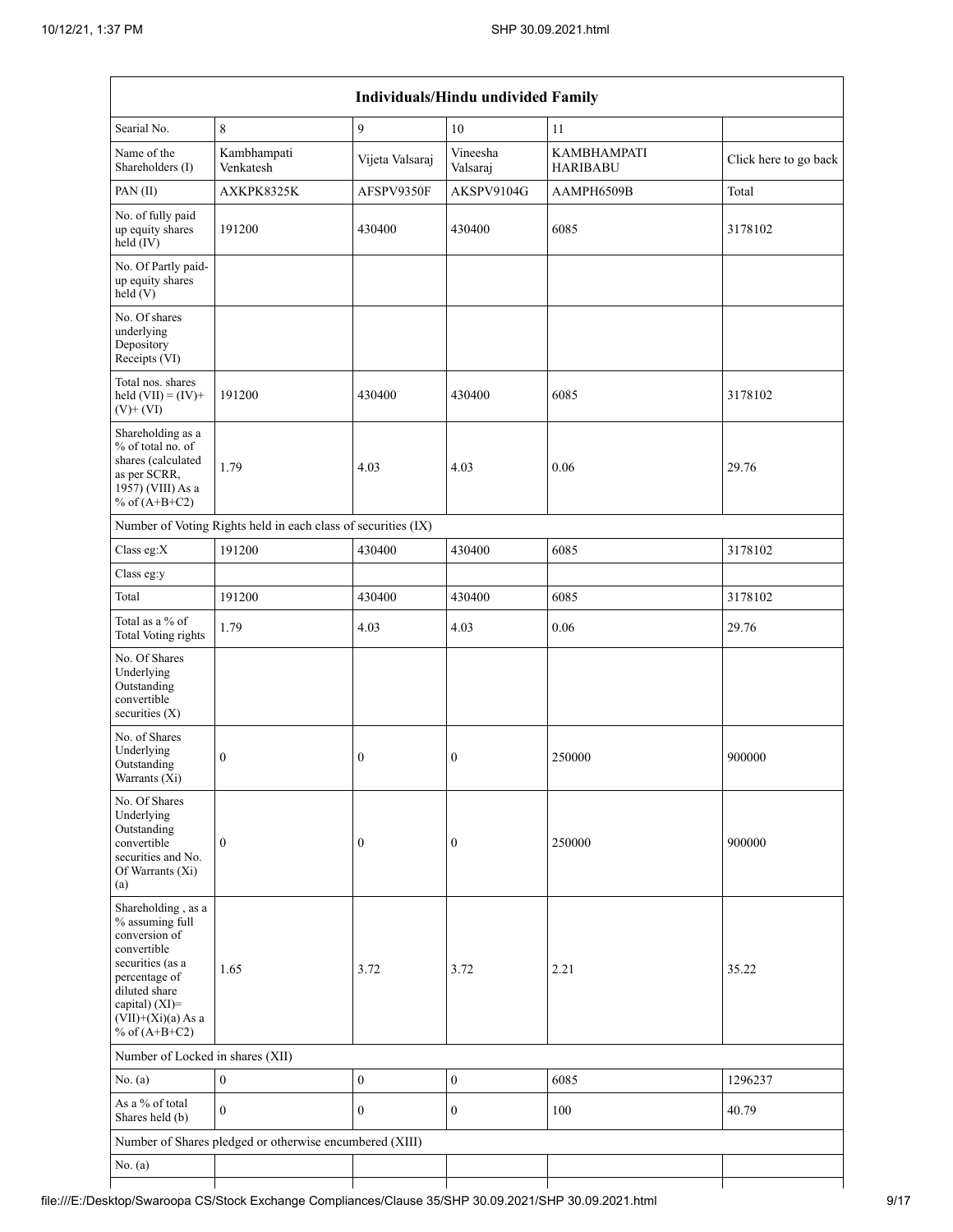### 10/12/21, 1:37 PM SHP 30.09.2021.html

| As a % of total<br>Shares held (b)                                   |                |                   |                |                |         |
|----------------------------------------------------------------------|----------------|-------------------|----------------|----------------|---------|
| Number of equity<br>shares held in<br>dematerialized<br>form $(XIV)$ | 191200         | 430400            | 430400         | 6085           | 3178102 |
| Reason for not providing PAN                                         |                |                   |                |                |         |
| Reason for not<br>providing PAN                                      |                |                   |                |                |         |
| Shareholder type                                                     | Promoter Group | Promoter<br>Group | Promoter Group | Promoter Group |         |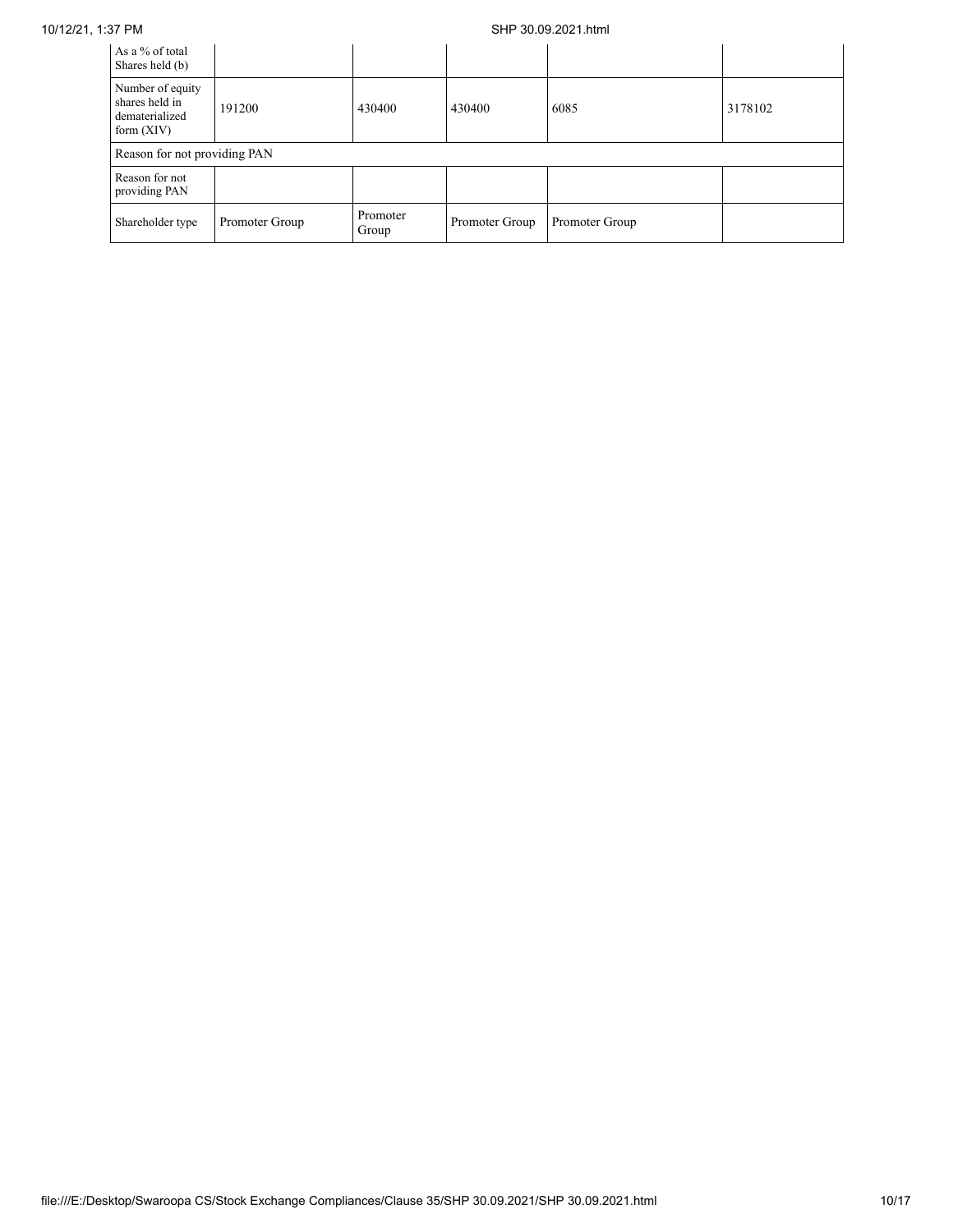| Any Other (specify)                                                                                                                                                                  |                                                               |                       |  |  |  |  |  |  |  |
|--------------------------------------------------------------------------------------------------------------------------------------------------------------------------------------|---------------------------------------------------------------|-----------------------|--|--|--|--|--|--|--|
| Searial No.                                                                                                                                                                          | $\mathbf{1}$                                                  |                       |  |  |  |  |  |  |  |
| Category                                                                                                                                                                             | <b>Bodies Corporate</b>                                       | Click here to go back |  |  |  |  |  |  |  |
| Name of the<br>Shareholders (I)                                                                                                                                                      | TVR Estates & Resorts Private Limited                         |                       |  |  |  |  |  |  |  |
| PAN(II)                                                                                                                                                                              | AAACK9381P                                                    | Total                 |  |  |  |  |  |  |  |
| No. of the<br>Shareholders (I)                                                                                                                                                       | $\mathbf{1}$                                                  | 1                     |  |  |  |  |  |  |  |
| No. of fully paid<br>up equity shares<br>$held$ (IV)                                                                                                                                 | 679288                                                        | 679288                |  |  |  |  |  |  |  |
| No. Of Partly paid-<br>up equity shares<br>held(V)                                                                                                                                   |                                                               |                       |  |  |  |  |  |  |  |
| No. Of shares<br>underlying<br>Depository<br>Receipts (VI)                                                                                                                           |                                                               |                       |  |  |  |  |  |  |  |
| Total nos. shares<br>held $(VII) = (IV) +$<br>$(V)$ + $(VI)$                                                                                                                         | 679288                                                        | 679288                |  |  |  |  |  |  |  |
| Shareholding as a<br>% of total no. of<br>shares (calculated<br>as per SCRR,<br>1957) (VIII) As a<br>% of $(A+B+C2)$                                                                 | 6.36                                                          | 6.36                  |  |  |  |  |  |  |  |
|                                                                                                                                                                                      | Number of Voting Rights held in each class of securities (IX) |                       |  |  |  |  |  |  |  |
| Class eg: X                                                                                                                                                                          | 679288                                                        | 679288                |  |  |  |  |  |  |  |
| Class eg:y                                                                                                                                                                           |                                                               |                       |  |  |  |  |  |  |  |
| Total                                                                                                                                                                                | 679288                                                        | 679288                |  |  |  |  |  |  |  |
| Total as a % of<br><b>Total Voting rights</b>                                                                                                                                        | 6.36                                                          | 6.36                  |  |  |  |  |  |  |  |
| No. Of Shares<br>Underlying<br>Outstanding<br>convertible<br>securities $(X)$                                                                                                        |                                                               |                       |  |  |  |  |  |  |  |
| No. of Shares<br>Underlying<br>Outstanding<br>Warrants (Xi)                                                                                                                          | $\boldsymbol{0}$                                              | $\boldsymbol{0}$      |  |  |  |  |  |  |  |
| No. Of Shares<br>Underlying<br>Outstanding<br>convertible<br>securities and No.<br>Of Warrants (Xi)<br>(a)                                                                           | $\boldsymbol{0}$                                              | $\boldsymbol{0}$      |  |  |  |  |  |  |  |
| Shareholding, as a<br>% assuming full<br>conversion of<br>convertible<br>securities (as a<br>percentage of<br>diluted share<br>capital) (XI)=<br>$(VII)+(X)$ As a %<br>of $(A+B+C2)$ | 5.87                                                          | 5.87                  |  |  |  |  |  |  |  |
| Number of Locked in shares (XII)                                                                                                                                                     |                                                               |                       |  |  |  |  |  |  |  |
| No. (a)                                                                                                                                                                              | $\boldsymbol{0}$                                              | $\boldsymbol{0}$      |  |  |  |  |  |  |  |
| As a $\%$ of total                                                                                                                                                                   | $\boldsymbol{0}$                                              | $\boldsymbol{0}$      |  |  |  |  |  |  |  |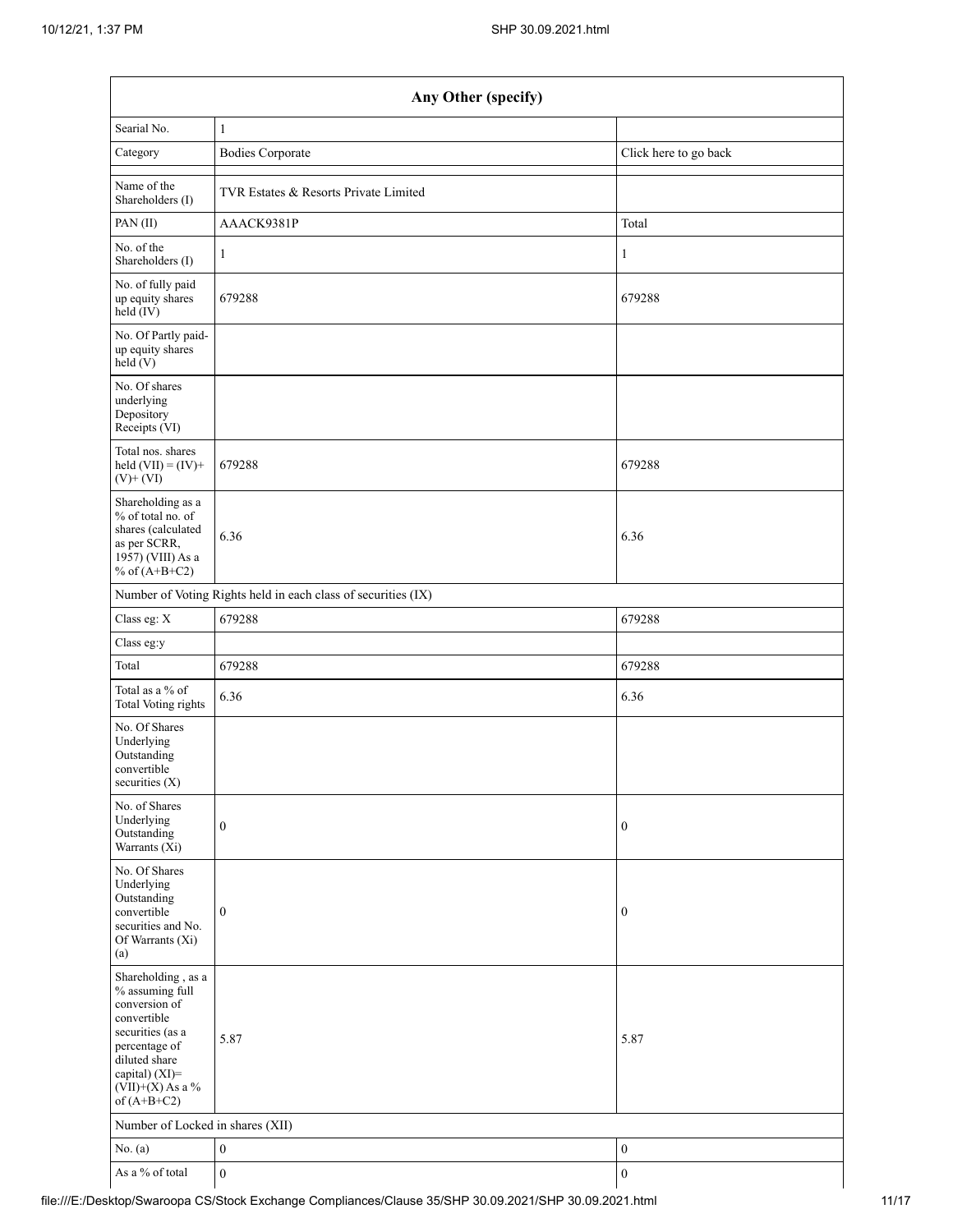| Shares held (b)                                                      |                                                         |        |  |  |  |  |
|----------------------------------------------------------------------|---------------------------------------------------------|--------|--|--|--|--|
|                                                                      | Number of Shares pledged or otherwise encumbered (XIII) |        |  |  |  |  |
| No. (a)                                                              |                                                         |        |  |  |  |  |
| As a % of total<br>Shares held (b)                                   |                                                         |        |  |  |  |  |
| Number of equity<br>shares held in<br>dematerialized<br>form $(XIV)$ | 679288                                                  | 679288 |  |  |  |  |
| Reason for not providing PAN                                         |                                                         |        |  |  |  |  |
| Reason for not<br>providing PAN                                      |                                                         |        |  |  |  |  |
| Shareholder type                                                     | Promoter Group                                          |        |  |  |  |  |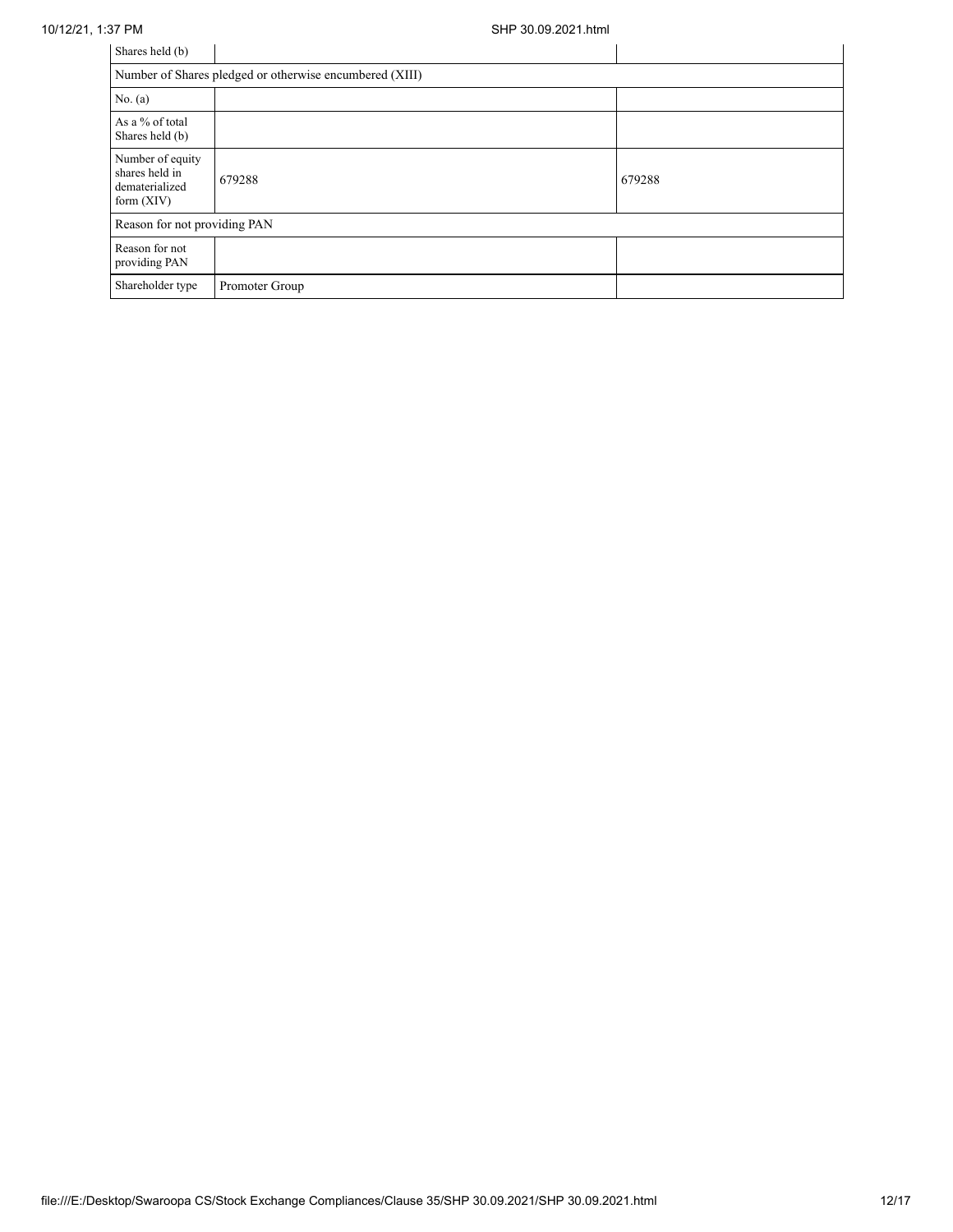| Individuals - ii. Individual shareholders holding nominal share capital in excess of Rs. 2 lakhs.                                                                                             |                                |                                                               |                         |                                          |                                  |                                    |                          |
|-----------------------------------------------------------------------------------------------------------------------------------------------------------------------------------------------|--------------------------------|---------------------------------------------------------------|-------------------------|------------------------------------------|----------------------------------|------------------------------------|--------------------------|
| Searial No.                                                                                                                                                                                   | $\mathbf{1}$                   | $\overline{c}$                                                | $\overline{\mathbf{3}}$ | $\overline{4}$                           | 5                                | 6                                  | $\overline{7}$           |
| Name of the<br>Shareholders<br>$\rm (I)$                                                                                                                                                      | <b>DEEPAK</b><br><b>MURALI</b> | <b>VITTU</b><br>BAJRANGLAL<br><b>AGARWAL</b>                  | G V V<br>SATYANARAYANA  | <b>GANTA</b><br>LAKSHMI<br><b>ANUSHA</b> | <b>GANTA</b><br><b>SRICHARAN</b> | <b>SATYASREE</b><br><b>ACHANTA</b> | ADITYA<br><b>ACHANTA</b> |
| PAN(II)                                                                                                                                                                                       | ANMPM8282B                     | ADLPA2915L                                                    | AIYPS2412A              | AVIPG4597R                               | AVGPG2633Q                       | AUZPA5004D                         | AUUPA9974H               |
| No. of fully<br>paid up equity<br>shares held<br>(IV)                                                                                                                                         | 405990                         | 143888                                                        | 130200                  | 191200                                   | 109191                           | 321816                             | 988507                   |
| No. Of Partly<br>paid-up equity<br>shares held<br>(V)                                                                                                                                         |                                |                                                               |                         |                                          |                                  |                                    |                          |
| No. Of shares<br>underlying<br>Depository<br>Receipts (VI)                                                                                                                                    |                                |                                                               |                         |                                          |                                  |                                    |                          |
| Total nos.<br>shares held<br>$(VII) = (IV) +$<br>$(V)$ + $(VI)$                                                                                                                               | 405990                         | 143888                                                        | 130200                  | 191200                                   | 109191                           | 321816                             | 988507                   |
| Shareholding<br>as a % of total<br>no. of shares<br>(calculated as<br>per SCRR,<br>1957) (VIII)<br>As a % of<br>$(A+B+C2)$                                                                    | 3.8                            | 1.35                                                          | 1.22                    | 1.79                                     | 1.02                             | 3.01                               | 9.26                     |
|                                                                                                                                                                                               |                                | Number of Voting Rights held in each class of securities (IX) |                         |                                          |                                  |                                    |                          |
| Class eg: X                                                                                                                                                                                   | 405990                         | 143888                                                        | 130200                  | 191200                                   | 109191                           | 321816                             | 988507                   |
| Class eg:y                                                                                                                                                                                    |                                |                                                               |                         |                                          |                                  |                                    |                          |
| Total                                                                                                                                                                                         | 405990                         | 143888                                                        | 130200                  | 191200                                   | 109191                           | 321816                             | 988507                   |
| Total as a %<br>of Total<br>Voting rights                                                                                                                                                     | 3.8                            | 1.35                                                          | 1.22                    | 1.79                                     | 1.02                             | 3.01                               | 9.26                     |
| No. Of Shares<br>Underlying<br>Outstanding<br>convertible<br>securities $(X)$                                                                                                                 |                                |                                                               |                         |                                          |                                  |                                    |                          |
| No. of Shares<br>Underlying<br>Outstanding<br>Warrants (Xi)                                                                                                                                   |                                |                                                               |                         |                                          |                                  |                                    |                          |
| No. Of Shares<br>Underlying<br>Outstanding<br>convertible<br>securities and<br>No. Of<br>Warrants (Xi)<br>(a)                                                                                 |                                |                                                               |                         |                                          |                                  |                                    |                          |
| Shareholding,<br>as a $\%$<br>assuming full<br>conversion of<br>convertible<br>securities (as a<br>percentage of<br>diluted share<br>capital) (XI)=<br>$(VII)+(X)$ As<br>a % of<br>$(A+B+C2)$ | 3.51                           | 1.24                                                          | 1.12                    | 1.65                                     | 0.94                             | 2.78                               | 8.54                     |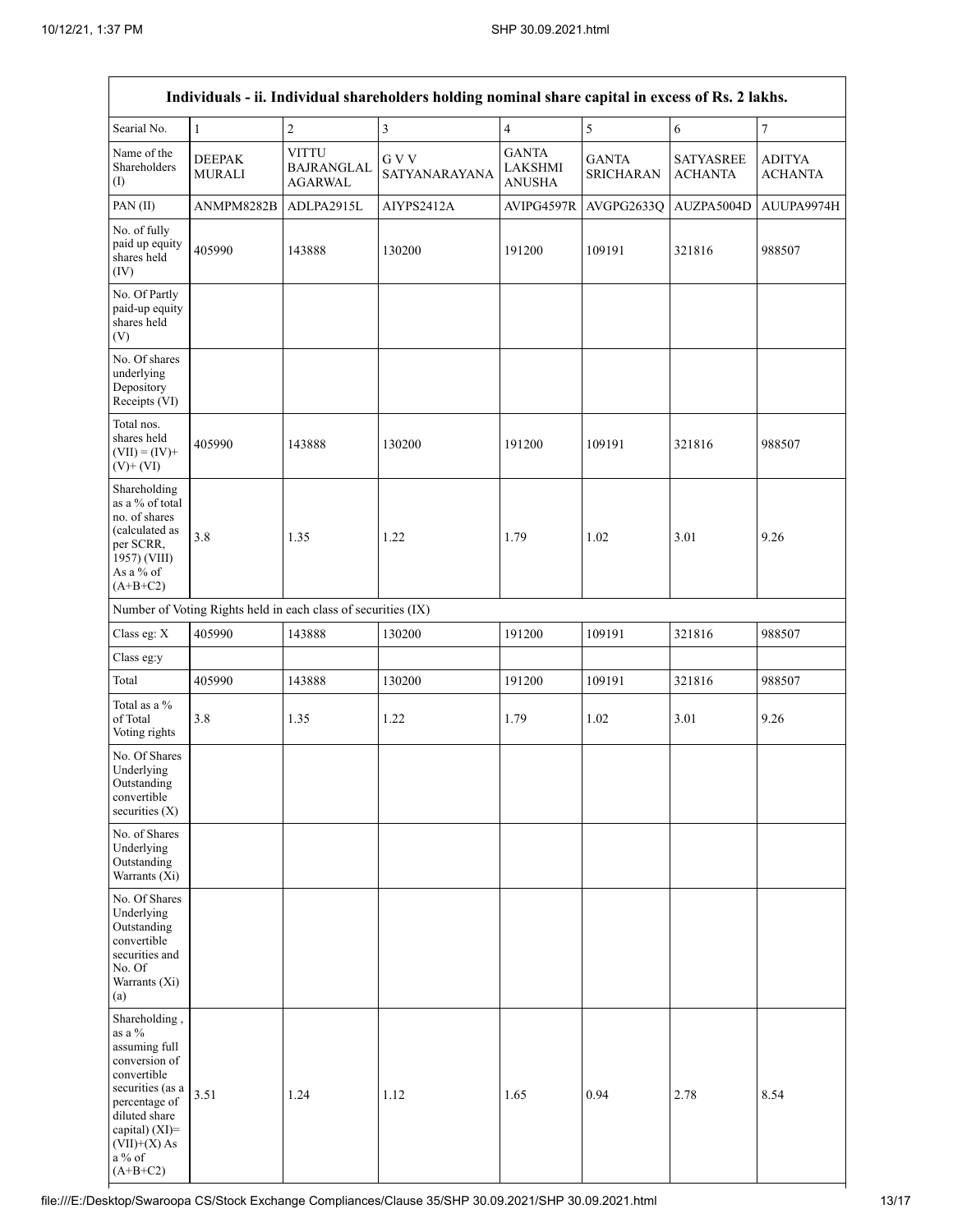| Number of Locked in shares (XII)                                        |        |        |        |        |        |        |        |
|-------------------------------------------------------------------------|--------|--------|--------|--------|--------|--------|--------|
| No. (a)                                                                 |        |        |        |        |        |        |        |
| As a $%$ of<br>total Shares<br>held(b)                                  |        |        |        |        |        |        |        |
| Number of<br>equity shares<br>held in<br>dematerialized<br>form $(XIV)$ | 405990 | 143888 | 130200 | 191200 | 109191 | 321816 | 988507 |
| Reason for not providing PAN                                            |        |        |        |        |        |        |        |
| Reason for not<br>providing<br>PAN                                      |        |        |        |        |        |        |        |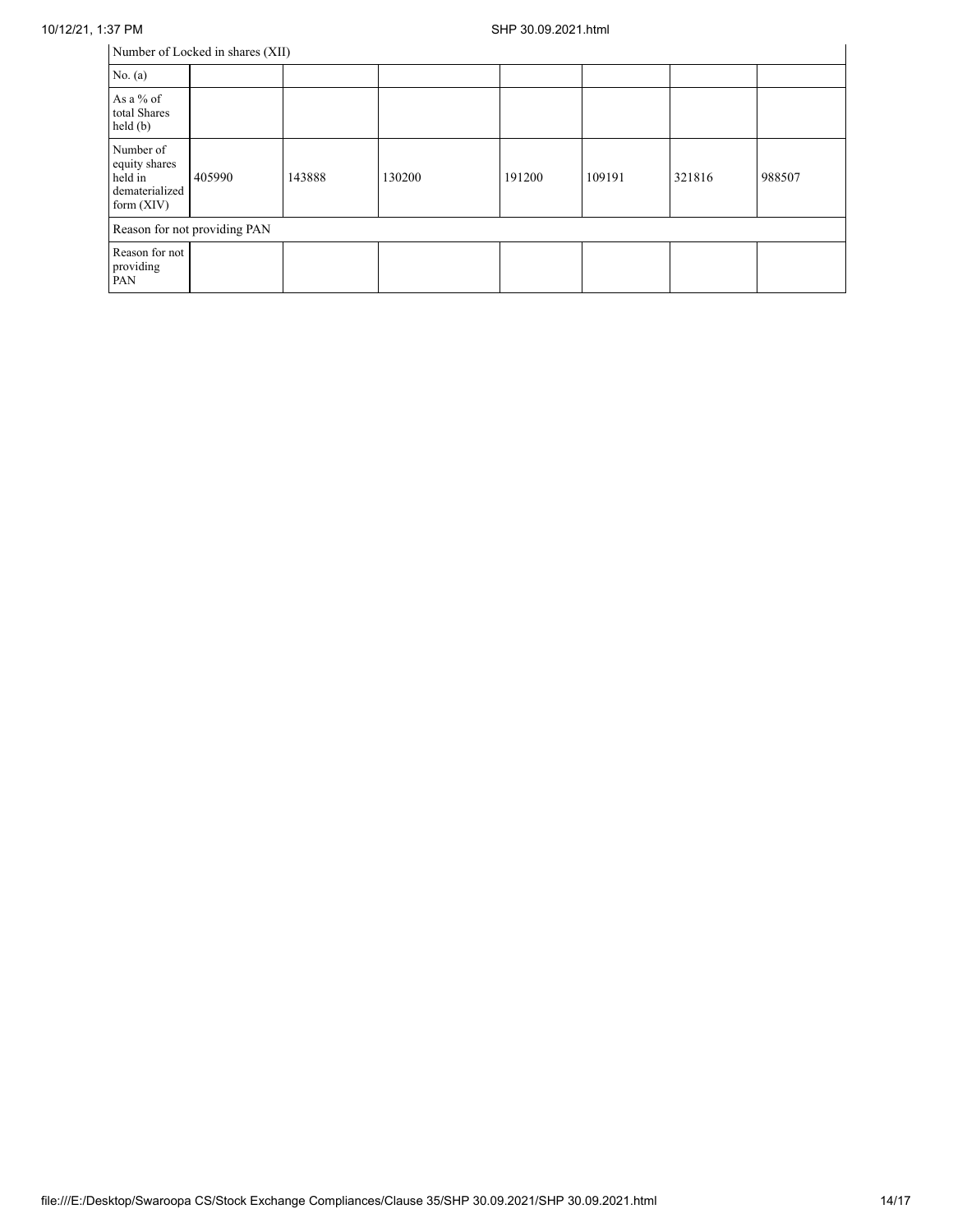Г

| Searial No.                                                                                                                                                                          | 8                                                             | 9                         | $10\,$                                 |                          |
|--------------------------------------------------------------------------------------------------------------------------------------------------------------------------------------|---------------------------------------------------------------|---------------------------|----------------------------------------|--------------------------|
| Name of the<br>Shareholders (I)                                                                                                                                                      | SHEETAL DHARMESH<br><b>BADANI</b>                             | PINAKIN CHIMANLAL<br>SHAH | <b>DHARMESH BIPIN</b><br><b>BADANI</b> | Click here to go<br>back |
| PAN (II)                                                                                                                                                                             | AITPM5150A                                                    | AEAPS0317Q                | AATPB8094L                             | Total                    |
| No. of fully paid<br>up equity shares<br>$held$ (IV)                                                                                                                                 | 195300                                                        | 307682                    | 191200                                 | 2984974                  |
| No. Of Partly paid-<br>up equity shares<br>held(V)                                                                                                                                   |                                                               |                           |                                        |                          |
| No. Of shares<br>underlying<br>Depository<br>Receipts (VI)                                                                                                                           |                                                               |                           |                                        |                          |
| Total nos. shares<br>held $(VII) = (IV) +$<br>$(V)$ + $(VI)$                                                                                                                         | 195300                                                        | 307682                    | 191200                                 | 2984974                  |
| Shareholding as a<br>% of total no. of<br>shares (calculated<br>as per SCRR,<br>1957) (VIII) As a<br>% of $(A+B+C2)$                                                                 | 1.83                                                          | 2.88                      | 1.79                                   | 27.95                    |
|                                                                                                                                                                                      | Number of Voting Rights held in each class of securities (IX) |                           |                                        |                          |
| Class eg: X                                                                                                                                                                          | 195300                                                        | 307682                    | 191200                                 | 2984974                  |
| Class eg:y                                                                                                                                                                           |                                                               |                           |                                        |                          |
| Total                                                                                                                                                                                | 195300                                                        | 307682                    | 191200                                 | 2984974                  |
| Total as a % of<br>Total Voting rights                                                                                                                                               | 1.83                                                          | 2.88                      | 1.79                                   | 27.95                    |
| No. Of Shares<br>Underlying<br>Outstanding<br>convertible<br>securities $(X)$                                                                                                        |                                                               |                           |                                        |                          |
| No. of Shares<br>Underlying<br>Outstanding<br>Warrants (Xi)                                                                                                                          |                                                               |                           |                                        |                          |
| No. Of Shares<br>Underlying<br>Outstanding<br>convertible<br>securities and No.<br>Of Warrants (Xi)<br>(a)                                                                           |                                                               |                           |                                        |                          |
| Shareholding, as a<br>% assuming full<br>conversion of<br>convertible<br>securities (as a<br>percentage of<br>diluted share<br>capital) (XI)=<br>$(VII)+(X)$ As a %<br>of $(A+B+C2)$ | 1.69                                                          | 2.66                      | 1.65                                   | 25.78                    |
| Number of Locked in shares (XII)                                                                                                                                                     |                                                               |                           |                                        |                          |
| No. (a)                                                                                                                                                                              |                                                               |                           |                                        |                          |
| As a % of total<br>Shares held (b)                                                                                                                                                   |                                                               |                           |                                        |                          |
| Number of equity<br>shares held in                                                                                                                                                   | 195300                                                        | 307682                    | 191200                                 | 2984974                  |

٦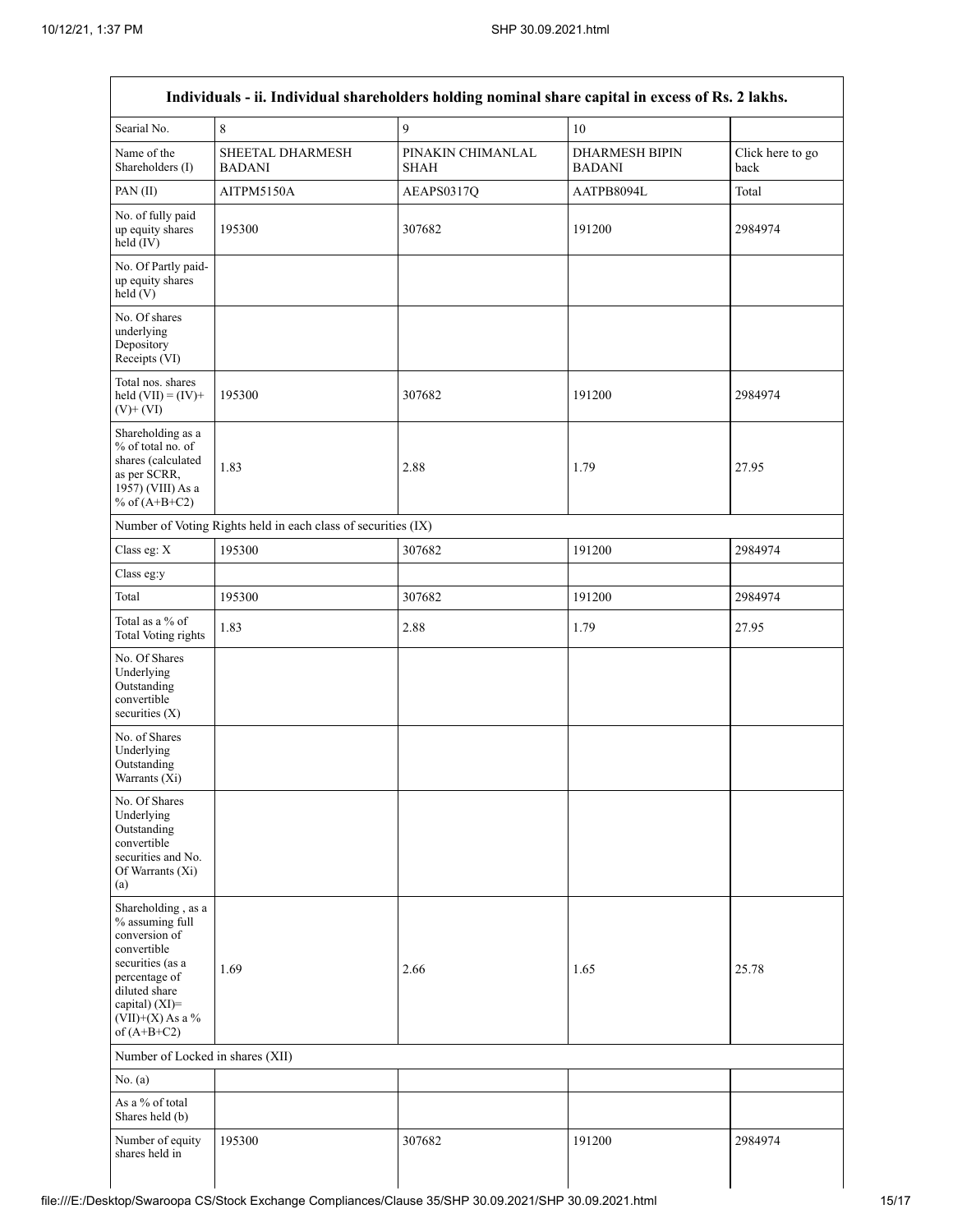| dematerialized<br>form $(XIV)$  |  |  |  |  |  |  |
|---------------------------------|--|--|--|--|--|--|
| Reason for not providing PAN    |  |  |  |  |  |  |
| Reason for not<br>providing PAN |  |  |  |  |  |  |